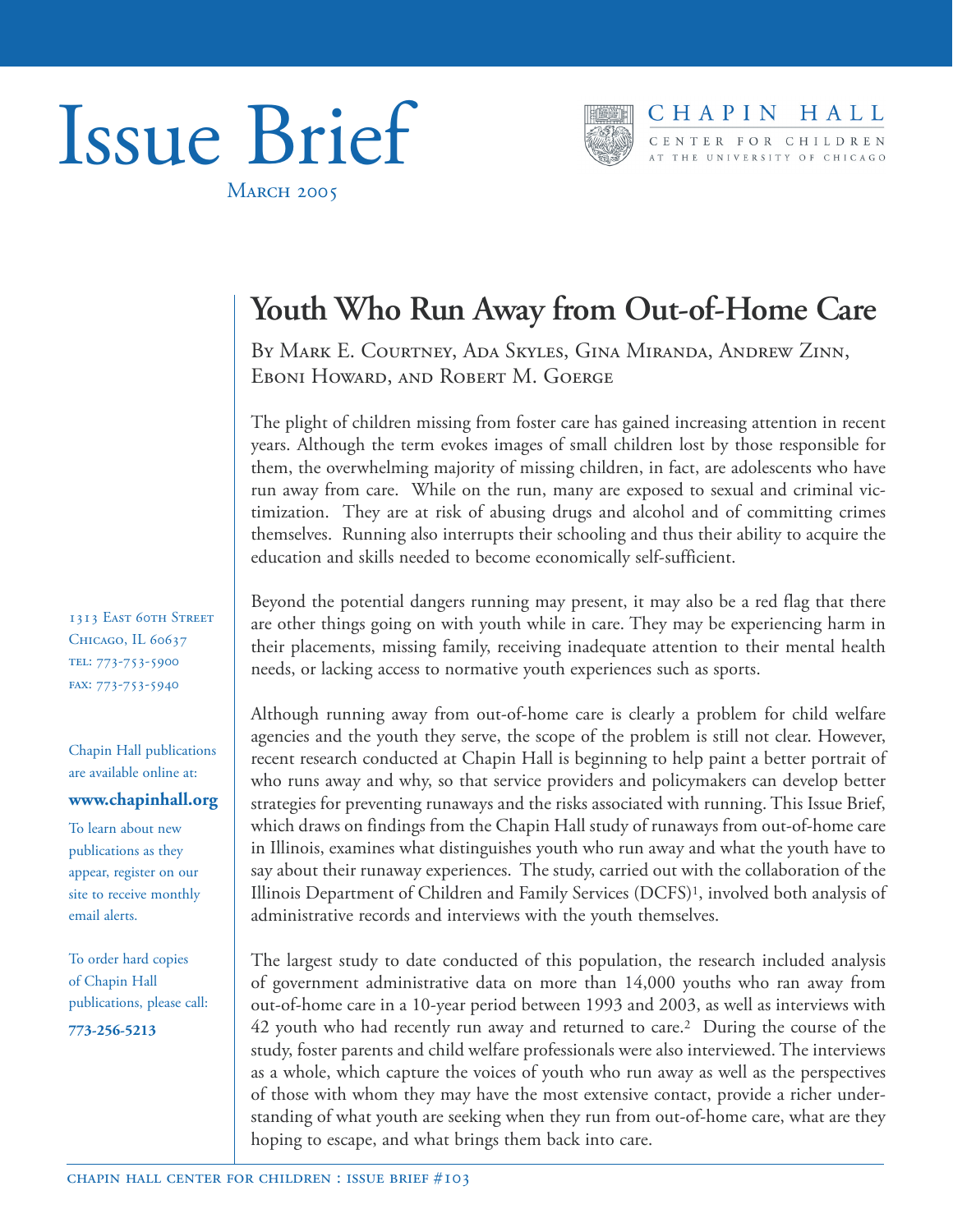#### **Who Runs Away From Out-of-Home Care**

Although most youth in out-of-home care never run away, the problem is certainly not uncommon. In Illinois, 14,282 youth ran away from out-of-home care between January 1, 1993, and December 31, 2003.

We examined how a range of potential factors might be associated with the likelihood that youth would run away from care. The predictors of first runs were not always the same factors that are related to subsequent runs. The vast majority (90%) of runners were between ages 12 and 18. Age 14 seemed to be the turning point where running became more prevalent; those older than 13 were significantly more likely than 12 and 13 year olds to run away. Girls were more likely to run than boys, and Black and Hispanic youth were more likely to experience a first run than Whites, though race/ethnicity was unrelated to later runs. Youth with substance abuse problems were at heightened risk of runaway, as were youth with some kinds of mental health diagnoses. Youth with a developmental disability or cognitive delay were less likely to run for the first time than their peers without such limitations, but this factor had no effect on subsequent runs. Youth who experience placement instability were much more likely than those with stable placement histories to run. Youth in foster home care were less likely to

run from care than those in residential care, and those living in the home of a relative were even less likely to run. Youth placed with a sibling were generally less likely to run than those not placed with a sibling.

#### **Trends in Running Away Over Time**

Although the absolute number of runaway events per year declined between 1993 and 2003, this is due to the decline in the foster care population in Illinois over this period. The actual average likelihood that an individual youth would run away increased significantly starting in the late 1990s. Figure 1 shows the total number of runs and the average number of runs per care year between 1993 and 2003. It shows the decrease in absolute numbers over ten years as well as the doubling of the likelihood that youth would run away from care in Illinois beginning in the late 1990s. Moreover, our analysis suggests that the increase is due almost entirely to an increased likelihood of *subsequent* runs rather than first runs. Beginning in the late 1990s, youth who ran away at least once from out-of-home care were increasingly likely to run again. Although our data cannot identify the precise reasons for this trend, it seems unlikely to be a result of changes in the characteristics of the foster care population in Illinois. In other words, perhaps some of the reasons that youth run away are becoming more common as time goes on.

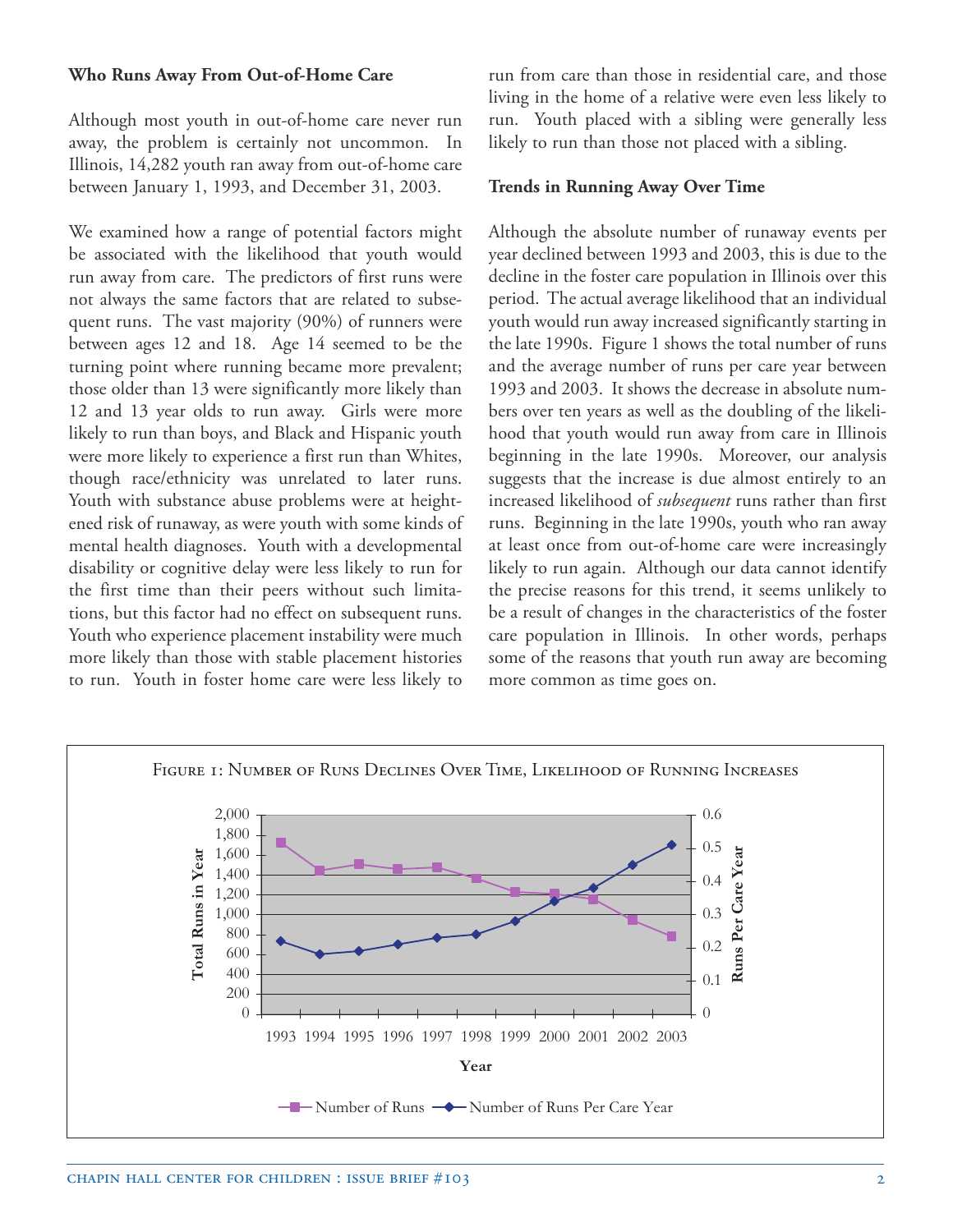We also examined trends in the likelihood that youth would run away over the course of their stays in outof-home care. The "conditional probability" of runaway is the percentage of children still in care at the beginning of a time period, that then run away during that period. Figure 2 shows changes over time in the conditional likelihood that youth in care will run away during each 30-day period after they enter care. Among youth in out-of-home care for the first time,

the likelihood of runaway is generally very low. In contrast, the likelihood that a youth who has run once will run again is relatively high, particularly during the period immediately after his or her return to care. For example, over 20 percent of youth who have run once before will run again within 30 days of reentering care, and over 30 percent of youth who have run twice before will run again within 30 days of reentry.



#### **What Happens to Youth When They Run Away**

Most youth are gone for only a week or less when they run away, but a sizable proportion is gone for more than a month, especially among older youth; more than one-third of runs by youth age 16 or older lasted at least one month. The longer a youth is gone, the greater the risk of harm. Interviews revealed that youth often experienced traumatic or destructive events while on the run, such as being sexually or physically victimized, engaging in delinquent behavior, and using drugs or alcohol. However, youth also reported suffering trauma in the past while not on the run, as well as problematic behavior both before and during their stay in out-of-home care. In other words, it is far from clear that all of the negative experiences that befell them while on the run were a consequence of being on the run per se.

#### **Why Youth Run From Out-of-Home Care**

Youth run for a number of reasons, but three common themes stood out from the interviews. First, youth and the adults we talked with all emphasized the role of *family* in the reasons why youth run. Many of the youth described their biological families as exerting a distinct emotional pull on them. In some cases, this was manifest in the urge to reconnect or stay connected. Second, *caseworkers, caregivers, and other professionals*  were seen to play a crucial role. Many youth attempted to recreate family in various ways in order to access the sense of connectedness, support, and guidance they needed. Some reached out to caseworkers or foster parents. Some young people expected caseworkers to become extensions of their families and defined "good" caseworkers as those who really cared about them and looked out for them. Third, the *struggle for autonomy and drive for normalcy* often play out in runaway behav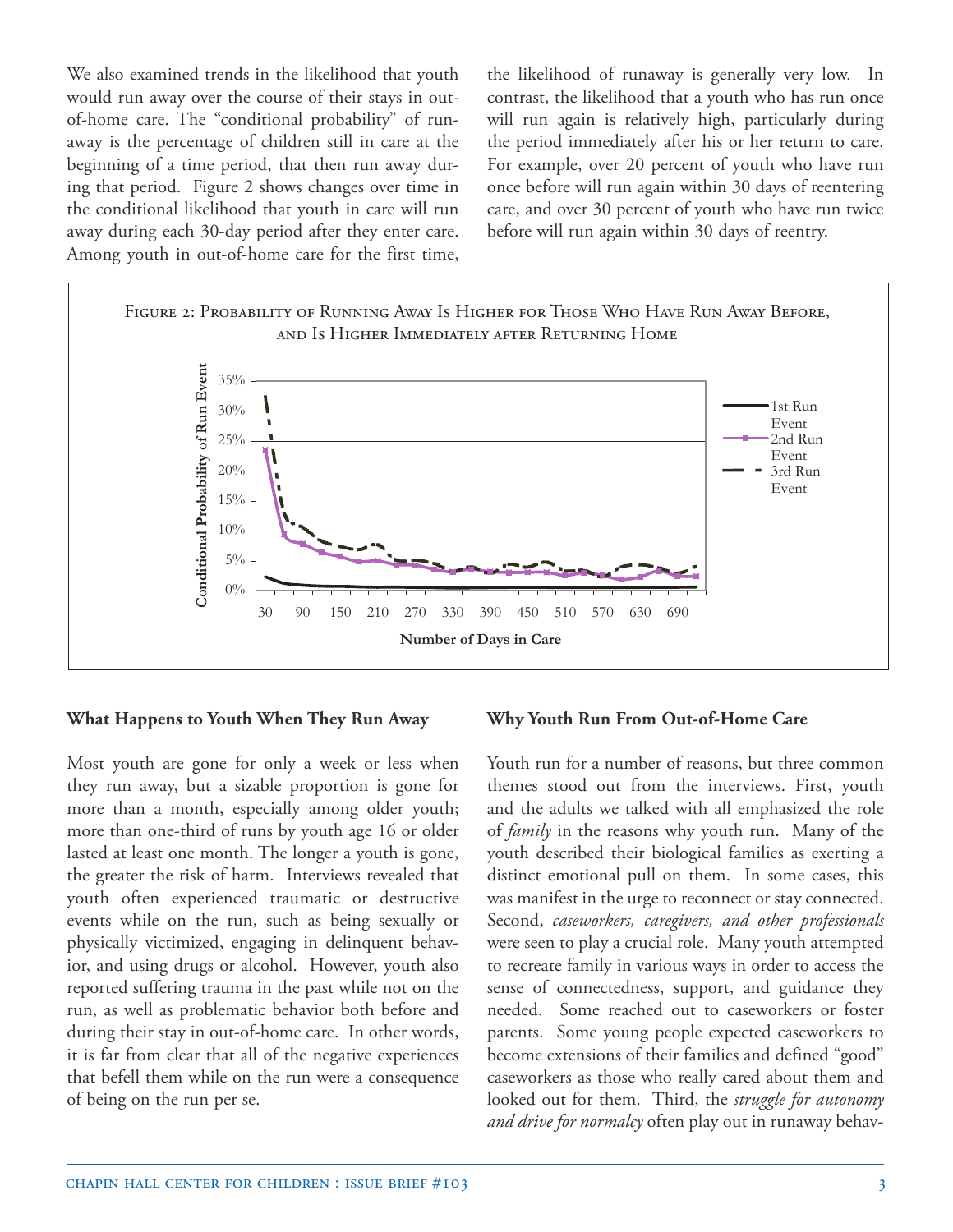ior. Like other teens, foster youth experience the drive for autonomy and for progressively greater freedom. Unlike other teens, their environment often offers little safety for experimentation and little flexibility to accommodate individual preferences. They are, moreover, often missing the linchpin of normalcy that is assumed to offer some inoculation against the hazards of the street—a nurturing and supportive family.



These three themes combine in different ways in the following four general categories of runners:

## *Running to Family of Origin*

For a number of the youth, their runs centered on their family of origin; in fact, unlike the majority of runaway youth who appear to be running away from family, foster youth often report that they are running to family. This might help explain why the presence of a sibling in the same placement appeared to encourage youth to stay put. However, this group is not marked solely by strong attachments to and relationships with their families of origin. Some recognize that their families of origin are neither healthy, safe, nor even reciprocally caring environments. But many youth equated being around a biological family with being "normal," and their desire for a "real home" (which foster care was not, in their minds). Some were drawn back to their biological families in order to help their mothers or their siblings.

### *Rotating to Friends and the Streets*

Some of the youth we interviewed chafed at the rules and restrictions imposed on them in their placements. The quest for freedom and the need to assert their adulthood were central in their stories of running from placement. Rather than viewing their rejection of rules and routines solely as oppositional or reflective of some personal deficit, the young people saw their running away as consistent with their experiences in their families and communities of origin. These youth described themselves as already grown, in large part because they have had to take care of themselves.

#### *Touching Base and Maintaining Relationships*

Some youth ran both to family and to friends; they seemed to need to "touch base" in order to maintain their relationships with biological family, foster family, friends, and other people and places important to them. Paradoxically, they also needed to run away from these same people from time to time. In contrast to the first group, they do not describe their running as a persistent longing to be with family. Nor do they talk about being rejected by, or rejecting, their biological parents. Instead, these youth seem to be attempting to establish and maintain an eclectic community of care that combines both friends and family of origin.

## *Running at Random*

A number of the girls we interviewed had experienced an extraordinary number of challenging experiences and traumas, both in their families of origin and during their foster care stays, such as the death and/or incarceration of family members, sexual assaults, miscarriages, giving birth, and having a child removed by DCFS. When asked why they run, they spoke generally about the need for a sense of freedom from stress and worry. These youth uniformly felt uncared for and unattached, and their runs seemed triggered by nearly random opportunities, such as an impulse to see the ocean or an invitation from friends or strangers.

## **Implications for Child Welfare Practice**

The degree to which the comments of the key informants and the stories that the youth told dovetailed was remarkable. This connection suggests some poten-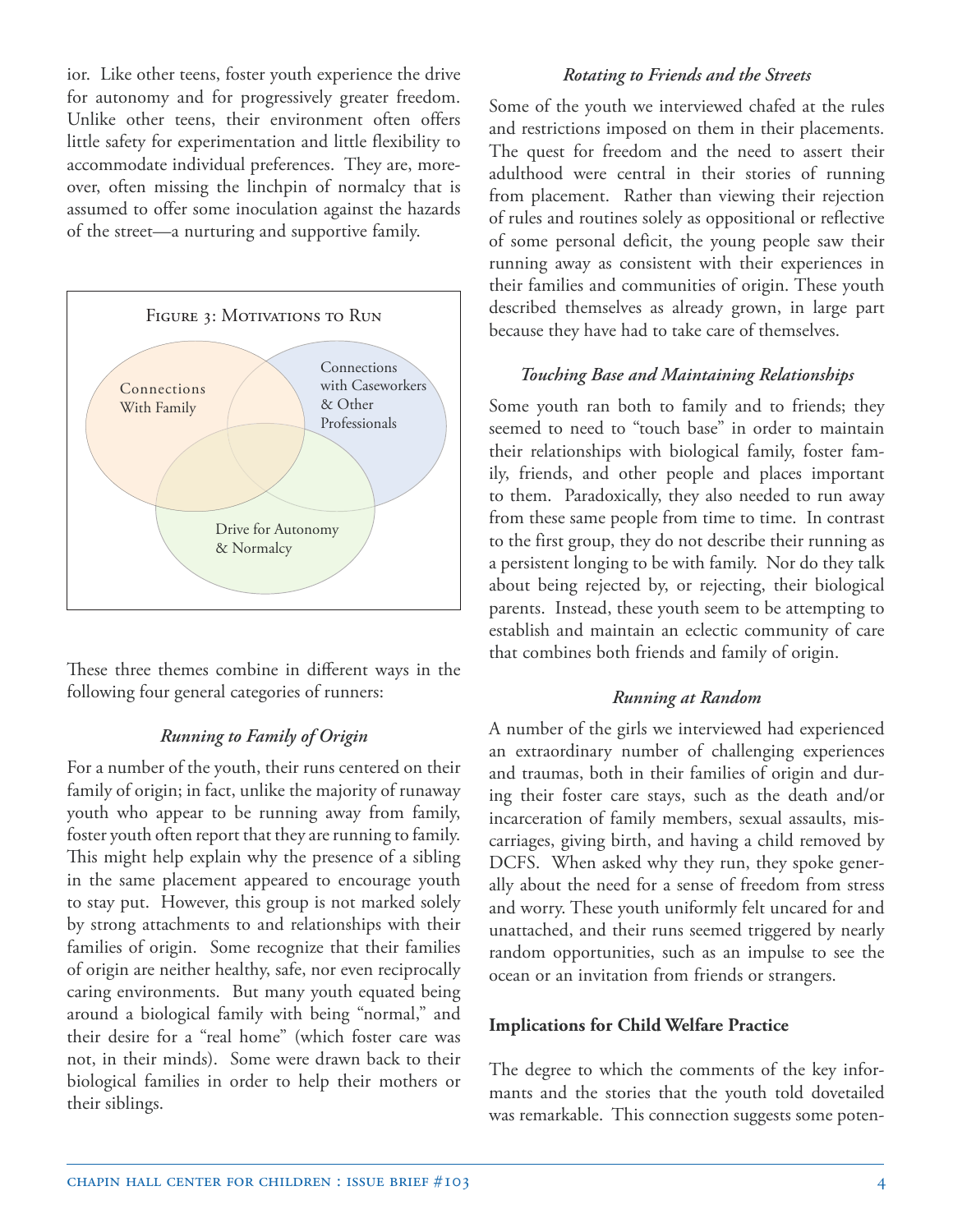tial areas of focus for child welfare agencies that wish to reduce the number of youth running away from outof-home care. In particular, beginning to view running away as coping behavior may help agencies to design prevention strategies, improve the care teens receive in out-of-home placement, and inform caseworkers about the potential they have to influence their wards. Below are some specific areas where interventions may be targeted.

## *Role of Caseworkers*

Caseworkers are often seen by youth as part of the new "families" they were trying to establish while in outof-home care. In addition, caseworkers are often the only adults who have access to a foster child's complete history. As such, they are the main facilitators of other relationships—with schools, with earlier placements, with family—and can help provide a sense of consistency and stability as young people move through the system. Clearly, caseworkers can play an important role in the lives of these youth.

# *Importance of Connections*

A common theme among the youth was their hope to connect with others whom they believed cared about them and understood them. The strong relationship between placement instability and the likelihood of running away speaks to the importance of helping youth in out-of-home care find stable, and hopefully permanent, homes.

## *Ties to Family*

Relations with the family of origin, good or bad, were a part of every youth's story and played an important role in many of the runaway episodes. The fact that youth in kinship foster care are much less likely to run away than those in the care of nonrelatives also speaks to the importance of family bonds in reducing the risk of runaway. Similarly, being placed with a sibling appears to have a preventive effect. Caseworkers and others involved in the lives of foster youth would do well to attend closely to the relationships between foster youth and their families and to use these relationships to help maintain stable living arrangements for the youth, and to be in a better position to prevent family relationships from causing youth to run away.

Both young people and key informants stressed the importance of opportunities to participate in activities that give foster youth access to developmentally appropriate experiences. Both groups also stressed the importance of school as a connection to normalcy, and as a way to develop life skills. Child welfare authorities should work to ensure that foster parents and residential care providers do not erect unnecessary barriers to the participation of foster youth in the normal activities of adolescents. They should also work with educational authorities to ensure that foster youth are not stigmatized in school.

# *Mental Health and Substance Abuse Disorders*

Youth with diagnosed histories of substance abuse and some mental health disorders were at increased risk of running away. More attention to the assessment and treatment of these problems earlier in a youth's exposure to out-of-home care may lower the risk of running away.

# *Interventions Immediately After First Run*

 Although prevention efforts should not ignore youth in care for the first time, the likelihood that a given youth will run away is fairly low and difficult to predict. In contrast, at least in Illinois, if a youth runs once, he or she is very likely to do so again—unless something is done to address the reasons for not wanting to stay put. Interventions timed to engage youth immediately after they return from running away would likely be more effective because they were targeting those most likely to run away again.

# *Relationship of Race and Gender to Running Away*

Blacks and Hispanics are much more likely to run away from out-of-home care than whites, and females are more likely to run away than males. Unfortunately, our data do not tell us why this is so. Given the negative consequences associated with running away, it is important for child welfare practitioners and researchers to find answers to why these groups are at greater risk of running away from state care.